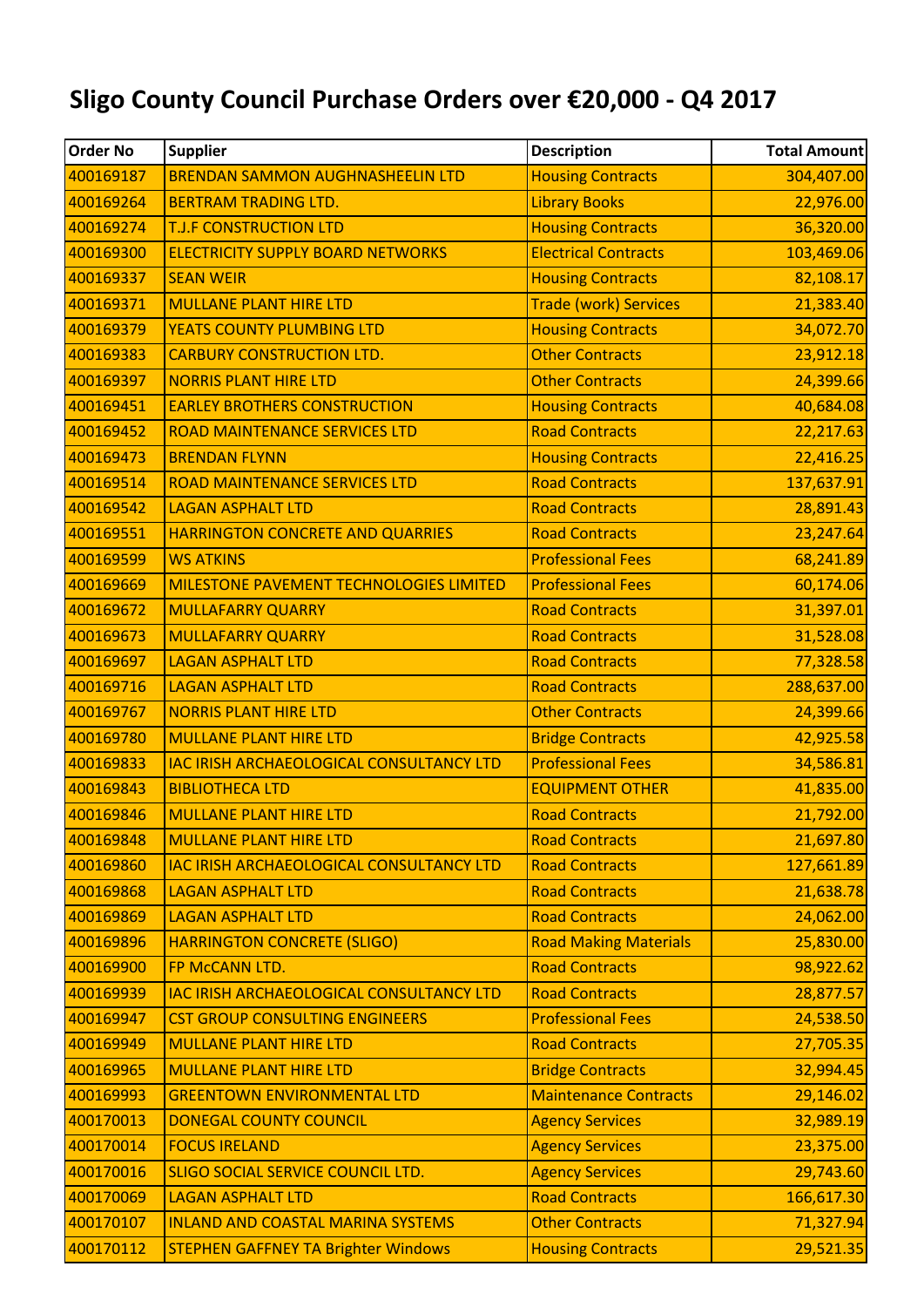| 400170130 | <b>EARLEY BROTHERS CONSTRUCTION</b>             | <b>Housing Contracts</b>     | 46,716.60  |
|-----------|-------------------------------------------------|------------------------------|------------|
| 400170131 | <b>STEPHEN GAFFNEY TA Brighter Windows</b>      | <b>Housing Contracts</b>     | 23,849.76  |
| 400170136 | <b>BRENDAN SAMMON AUGHNASHEELIN LTD</b>         | <b>Housing Contracts</b>     | 370,089.45 |
| 400170145 | <b>IRISH DRILLING LTD</b>                       | <b>Road Contracts</b>        | 67,520.92  |
| 400170148 | <b>IRISH DRILLING LTD</b>                       | <b>Professional Fees</b>     | 27,665.28  |
| 400170157 | <b>LAGAN ASPHALT LTD</b>                        | <b>Road Contracts</b>        | 67,067.76  |
| 400170189 | <b>FENCE-SCAPE LIMITED</b>                      | <b>Fencing - General</b>     | 27,500.00  |
| 400170197 | <b>BRENDAN DUFFY</b>                            | <b>Housing Contracts</b>     | 29,419.20  |
| 400170198 | <b>MR THOMAS CASEY</b>                          | <b>Housing Contracts</b>     | 22,473.00  |
| 400170240 | <b>QUINN PILING LIMITED</b>                     | <b>Other Contracts</b>       | 53,912.50  |
| 400170251 | <b>MULLANE PLANT HIRE LTD</b>                   | <b>Bridge Contracts</b>      | 131,896.52 |
| 400170279 | <b>MURPHY SURVEY LTD</b>                        | <b>Professional Fees</b>     | 48,975.53  |
| 400170281 | IAC IRISH ARCHAEOLOGICAL CONSULTANCY LTD        | <b>Road Contracts</b>        | 44,152.96  |
| 400170324 | <b>ENERGIA</b>                                  | <b>PUBLIC LIGHTING</b>       | 20,391.44  |
| 400170399 | <b>IRISH DRILLING LTD</b>                       | <b>Road Contracts</b>        | 67,520.92  |
| 400170400 | <b>IRISH DRILLING LTD</b>                       | <b>Professional Fees</b>     | 27,665.28  |
| 400170401 | <b>IAC IRISH ARCHAEOLOGICAL CONSULTANCY LTD</b> | <b>Professional Fees</b>     | 26,725.44  |
| 400170424 | YEATS COUNTY PLUMBING LTD                       | <b>Housing Contracts</b>     | 56,750.00  |
| 400170442 | <b>IAC IRISH ARCHAEOLOGICAL CONSULTANCY LTD</b> | <b>Road Contracts</b>        | 98,645.12  |
| 400170473 | <b>GERALD LOVE CONTRACTS</b>                    | <b>Other Contracts</b>       | 24,856.50  |
| 400170501 | DEPT OF ENVIRONMENT & LOCAL GOVERNMENT          | <b>Auditors Fees</b>         | 39,039.00  |
| 400170530 | <b>APEX SURVEYS</b>                             | <b>Professional Fees</b>     | 34,440.00  |
| 400170533 | HARRINGTON CONCRETE AND QUARRIES                | <b>Road Contracts</b>        | 72,487.33  |
| 400170572 | <b>MULLANE PLANT HIRE LTD</b>                   | <b>Road Contracts</b>        | 72,559.10  |
| 400170578 | <b>LAGAN ASPHALT LTD</b>                        | <b>Road Contracts</b>        | 106,998.63 |
| 400170582 | <b>IAC IRISH ARCHAEOLOGICAL CONSULTANCY LTD</b> | <b>Road Contracts</b>        | 29,863.52  |
| 400170587 | IAC IRISH ARCHAEOLOGICAL CONSULTANCY LTD        | <b>Road Contracts</b>        | 232,477.74 |
| 400170621 | <b>WS ATKINS</b>                                | <b>Professional Fees</b>     | 34,440.00  |
| 400170631 | PMS PAVEMENT MANAGEMENT SERVICES                | <b>Trade (work) Services</b> | 21,344.19  |
| 400170636 | <b>BARRY TRANSPORTATION</b>                     | <b>Professional Fees</b>     | 45,630.54  |
| 400170649 | <b>SEAN WEIR</b>                                | <b>Housing Contracts</b>     | 22,677.30  |
| 400170652 | <b>RENNICKS SIGNS IRELAND</b>                   | <b>Other Contracts</b>       | 49,785.82  |
| 400170783 | <b>HARRINGTON CONCRETE (SLIGO)</b>              | <b>Road Making Materials</b> | 22,140.00  |
| 400170875 | <b>JOHN DONLON PLANT HIRE LTD</b>               | <b>Housing Contracts</b>     | 68,073.21  |
| 400170883 | <b>NORRIS PLANT HIRE LTD</b>                    | <b>Other Contracts</b>       | 22,700.00  |
| 400170904 | <b>YEATS COUNTY PLUMBING LTD</b>                | <b>Housing Contracts</b>     | 27,410.25  |
| 400170905 | YEATS COUNTY PLUMBING LTD                       | <b>Housing Contracts</b>     | 20,225.70  |
| 400170907 | <b>T.J.F CONSTRUCTION LTD</b>                   | <b>Housing Contracts</b>     | 35,579.98  |
| 400170908 | <b>T.J.F CONSTRUCTION LTD</b>                   | <b>Housing Contracts</b>     | 22,421.93  |
| 400170925 | <b>GERALD LOVE CONTRACTS</b>                    | <b>Trade (work) Services</b> | 36,643.48  |
| 400170978 | HARRINGTON CONCRETE AND QUARRIES                | <b>Road Contracts</b>        | 44,011.90  |
| 400171014 | <b>MCSHARRY CARPENTRY SERVICES LTD</b>          | <b>Housing Contracts</b>     | 22,700.00  |
| 400171016 | <b>HARRINGTON CONCRETE (SLIGO)</b>              | <b>BULK GROUND ROCK SALT</b> | 32,633.02  |
| 400171025 | <b>STEPHEN GAFFNEY TA Brighter Windows</b>      | <b>Housing Contracts</b>     | 43,290.04  |
| 400171026 | <b>SEAN WEIR</b>                                | <b>Housing Contracts</b>     | 53,379.05  |
| 400171027 | <b>T.J.F CONSTRUCTION LTD</b>                   | <b>Housing Contracts</b>     | 52,094.23  |
| 400171088 | <b>JOHN DONLON PLANT HIRE LTD</b>               | <b>Housing Contracts</b>     | 21,559.33  |
| 400171137 | <b>BRENDAN SAMMON AUGHNASHEELIN LTD</b>         | <b>Housing Contracts</b>     | 167,230.90 |
| 400171271 | <b>MCSHARRY CARPENTRY SERVICES LTD</b>          | <b>Housing Contracts</b>     | 33,096.60  |
| 400171288 | <b>STEPHEN GAFFNEY TA Brighter Windows</b>      | <b>Housing Contracts</b>     | 37,932.84  |
| 400171308 | <b>TAMLYN MCHUGH</b>                            | <b>Professional Fees</b>     | 20,000.00  |
| 400171351 | YEATS COUNTY PLUMBING LTD                       | <b>Housing Contracts</b>     | 92,204.97  |
| 400171379 | <b>GERALD LOVE CONTRACTS</b>                    | <b>Road Contracts</b>        | 33,862.73  |